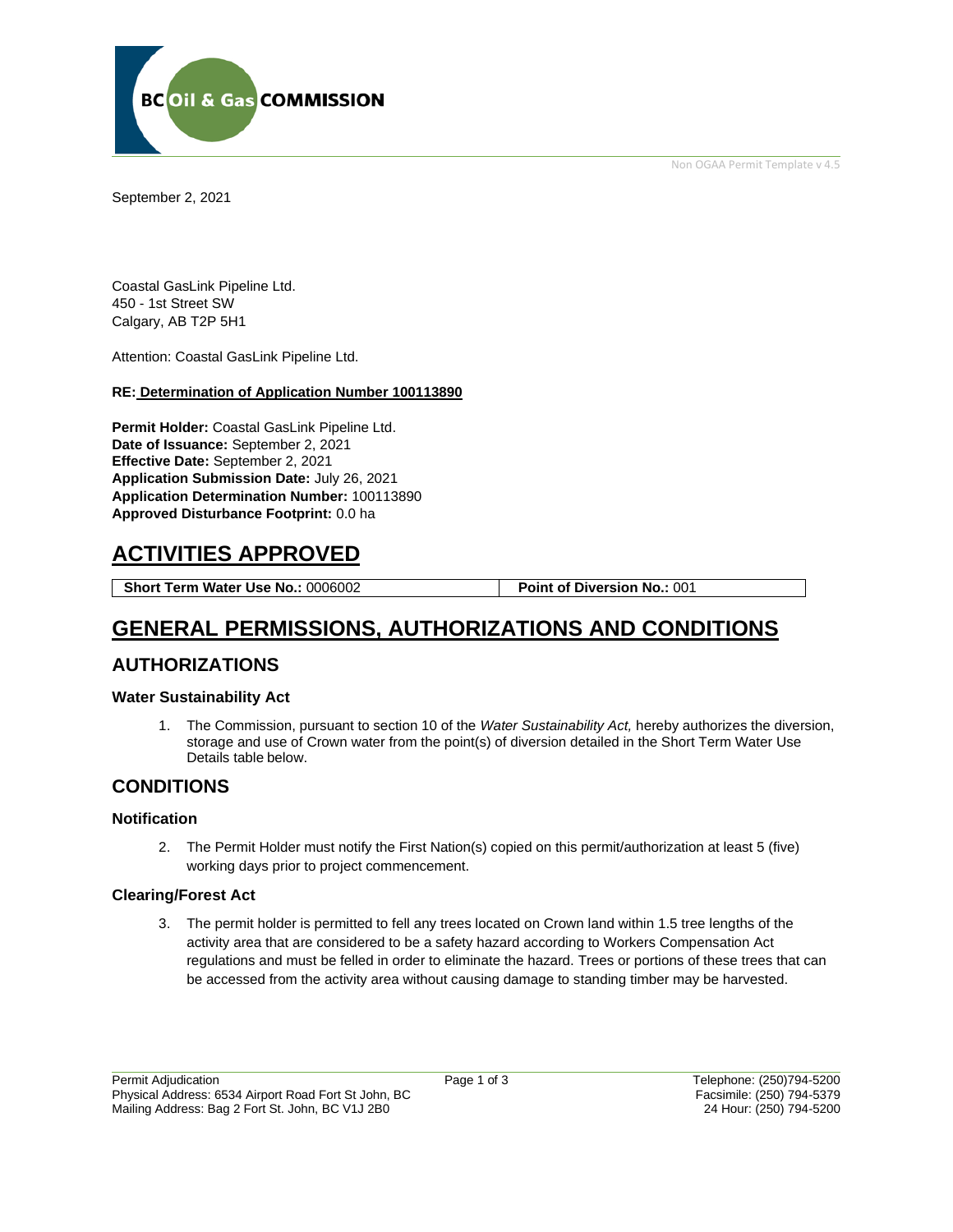## **ACTIVITY SPECIFIC DETAILS, PERMISSIONS AND CONDITIONS**

### **SHORT TERM WATER USE**

# **Short Term Water Use Number -** 0006002

**Approval Period – From**: September 2, 2021, **To:** September 1, 2023

### **ACTIVITY DETAILS**

| <b>Point of Diversion No.: 001</b>                            | Water Source Name: Gosnell Creek (POD23) |
|---------------------------------------------------------------|------------------------------------------|
| <b>Type: Stream/River</b>                                     |                                          |
| <b>Purpose:</b> Oil and Gas, Industrial & Storage             |                                          |
| Location (UTM): Zone 09, Northing 6008665.6, Easting 604727.6 |                                          |
| Maximum Withdrawal Rate (m <sup>3</sup> /s): 0.17             |                                          |
| Daily Withdrawal Volume (m <sup>3</sup> /day): 14,400         |                                          |
| Total Withdrawal Volume (m <sup>3</sup> ): 30,001             |                                          |

*All authorizations for this activity are subject to the following conditions:*

#### **Short Term Water Use Conditions**

- 4. No instream works are permitted under this authorization.
- 5. A copy of this authorization must be available for inspection at the point of diversion and use location(s).
- 6. Water withdrawn under this authorization must only be used for the purposes of carrying out the oil and gas activities or related activities.
- 7. Water must not be diverted or withdrawn from any beaver pond.
- 8. Water withdrawal must not occur where:
	- a. stream discharge is less than 55 L/s;
	- b. the diversion will cause the stream discharge to fall below 55 L/s;
	- c. stream (wetted) depth is less than 0.30 metres (12 inches) at the withdrawal location; or
	- d. the diversion will cause the stream (wetted) depth to fall below 0.30 metres (12 inches) at the withdrawal location.
- 9. End-of-pipe intakes must be screened with maximum mesh sizes in accordance with the Fisheries and Oceans Canada 'Interim Code of Practice: End-of-pipe fish protection screens for small water intakes in freshwater'.
- 10. The permit holder must maintain accurate records of all water withdrawal activities throughout the term authorized. Water withdrawal records for each diversion point, including '0' values for months where no water was withdrawn, must be recorded monthly. Water withdrawal records must be submitted to the Commission on a quarterly basis via eSubmission. Quarterly reports are due on or before April 25, July 25, October 25 and January 25.
- 11. At any time, the Commission may suspend short term water use previously authorized. Water use suspensions will remain in place until such time as the Commission notifies permit holders that water withdrawals may resume.
- 12. The approval holder is authorized to store fresh water diverted under this use approval in dugouts or other fresh water storage structures provided:
	- a. the approval holder holds a valid permit or authorization to occupy the land on which the dugout or structure is located on unless a permit or authorization is not required, and